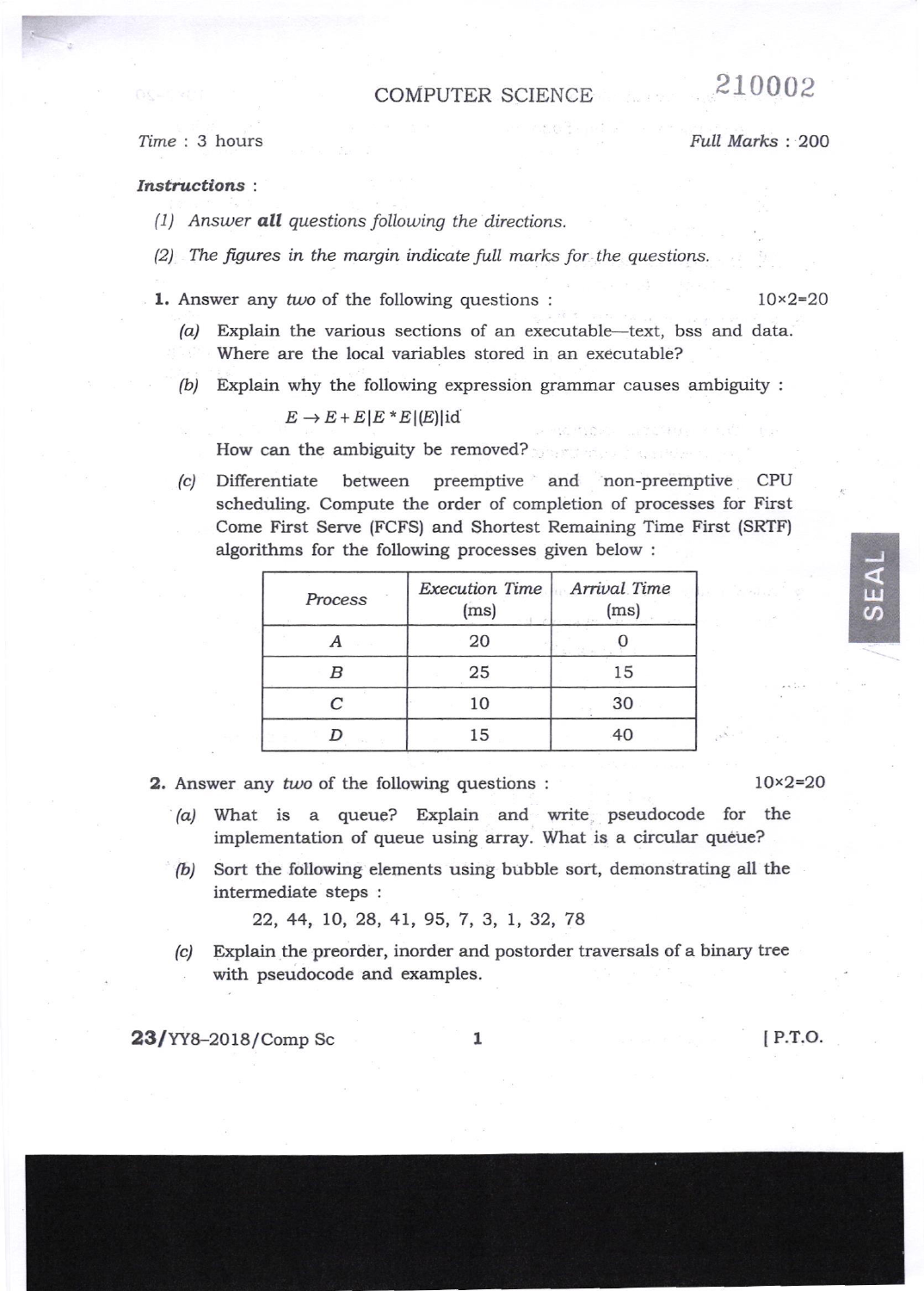**3.** Answer any two of the following questions :  $10 \times 2 = 20$ 

- /a/ Implement a JK flip-flop using AND and NOR gates only and explain ' how it works. How is JK flip-flop different from combinational circirit?
- (b) With the aid of a block diagram, explain the components of 8085/8086 microprocessor. List and explain the usage of registers of the processor,
- (c) Distinguish betrieen RISC and CISC machine architectures. with suitable examples.
- 4. Answer any two of the following questions :  $10 \times 2 = 20$

- /a/ Explain how parameter passing in functions can be performed using pass by value, pass by reference and pass by pointer mechanisms with suitable examples.
- (b) With suitable examples, explain the usage of default constructor, parameterized constructor, copy constructor and private constructor in object-oriented programming. Explain if it is possible to have <sup>a</sup> virtual constructor.
- (c) Show that  $p \leftrightarrow q \equiv (p \lor q) \rightarrow (p \land q)$  using (i) truth table and (ii) algebra of proposition.
- **5.** Answer any two of the following questions :  $10 \times 2 = 20$

 $1 - 5$ 

 $\sim$ 

 $\pm 63$ 

/a/ Solve the linear system by using Gauss elimination method :

$$
x+y+z=3
$$
  
x+2y+2z=5  
3x+4y+4z=12

(b) Using Newton's forward interpolation formula, find the cubic polynomial which takes the following values :

and do call a

 $5575 - 6.$ 

 $, 30$  milistr

第 看到 运转

 $6.81 - 300$  .

 $\label{eq:2.1} \frac{\partial}{\partial x} \frac{\partial}{\partial y} \frac{\partial}{\partial y} = \frac{\partial}{\partial y} \frac{\partial}{\partial y} \frac{\partial}{\partial y} \frac{\partial}{\partial y}$ 

The result of the control of the state of the state of the state of the state of

| ı |  |    |
|---|--|----|
|   |  | 10 |

(c) Find the largest eigenvalue and the corresponding eigenvector of the matrix strele sim

 $1.774$ 

$$
\begin{pmatrix} 1 & 6 & 1 \\ 1 & 2 & 0 \\ 0 & 0 & 3 \end{pmatrix}
$$

 $23$ /YY8-2018/Comp Sc  $2$ 

the state

05-5-01

 $\label{eq:2.1} \begin{array}{c} \mathcal{L}_{\text{eff}}(\mathcal{L}_{\text{eff}}) = \mathcal{L}_{\text{eff}}(\mathcal{L}_{\text{eff}}) \end{array}$